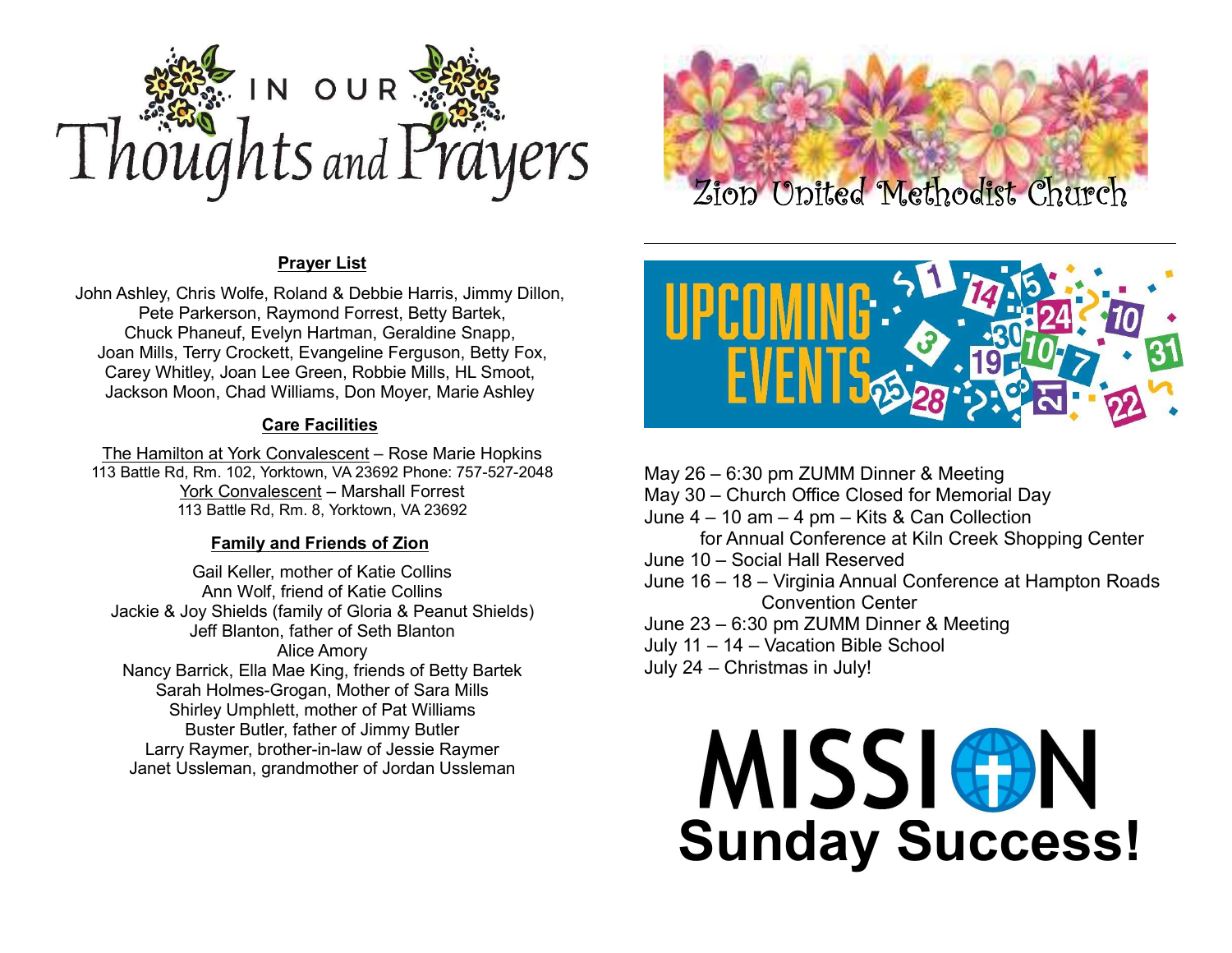Thank you to everyone who helped with the kit assembly last Sunday. A total of 352 kits were completed in a short time and with only a few leftovers on the tables. Also, thank you to the young adult class for providing the delicious lunch of grilled hamburgers and hotdogs with all the sides and fixings. It was enjoyed by all!



Builders Class – The Builders Class meets at 9 am each Sunday during the Summer worship schedule.

Seekers Class - The Seekers Class meets every Sunday in room 300 on the third floor at 8:30am. All Adults are welcome and new attendees are encouraged to join our bible study.



Weekly Prayer Service Online - Our weekly prayer service will be Wednesday at 7:00 pm on Facebook. Please let the church office know if you have any new requests or updates to those currently on the list.

#### Volunteers Needed for Annual

Conference – we need volunteers for this year's Annual Conference on June 16 – 18, in Hampton. Volunteers are needed for driving golf carts to help delegates get from their car to the building. Also, ushers and stage crew volunteers are needed. If you would like to help, please contact the church office.





York County Food Closet – We give thanks to all who have continued to be supportive of this important ministry.  $\text{Collection}$  Norman Rush delivered 3 bags of food to the Food Closet this week.

Kits & Cans for Annual Conference – we will be collecting UMCOR kits and cans of food for the District on Saturday, June 4, from 10 am

to 4 pm at the Kiln Creek Shopping Center. Volunteers are needed in shifts during that time to help load the truck. Please contact the church office if you are willing to help.



# Children & Youth



Children's Ministry – Nursery and Children's Church, during worship, resumes today, May 15. Children's Sunday School Classes will resume on Sunday, June 5. If you are interested in helping in any way, please contact the church office.

Youth Group – Our Youth Group will meet this event from 5:00 to 7:00 pm. This will be the last youth group meeting until the end of summer.



# Vacation Bible School July 11 – 14, 2022 Concrete & Cranes

Registration is now open for participants and volunteers. We need group guides, several people to take pictures, and help with set up and clean up. If you can help in any way please fill out the volunteer form on our website (on the "What's Happening" page) or contact the church office.